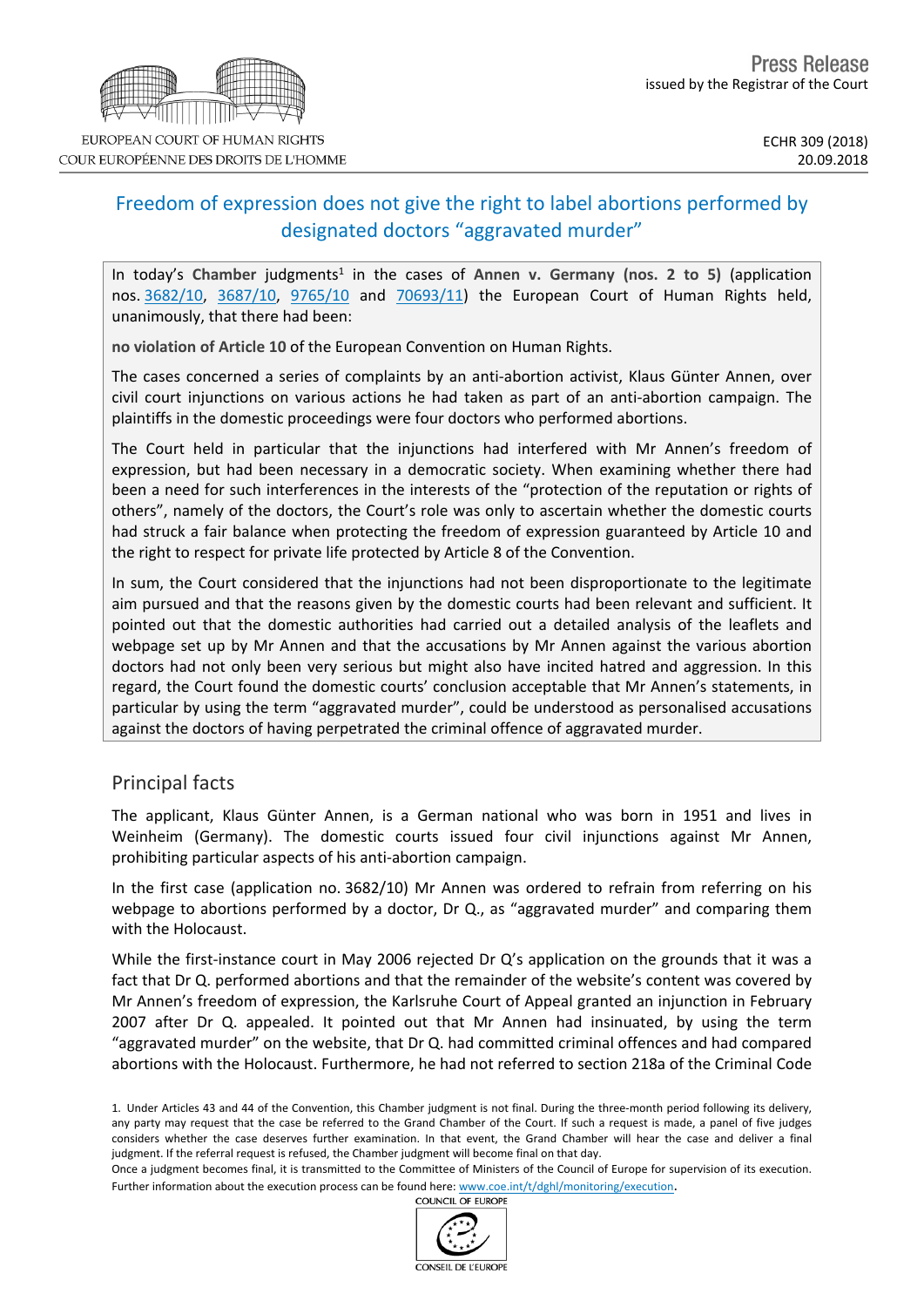which exempted abortions as performed by Dr Q. from criminal liability. In sum, it was possible to interpret his statements as a personal accusation against Dr Q. of perpetrating aggravated murder.

At the origin of the second case (application no. 3687/10) was a public statement on a leaflet by Mr Annen that another doctor, Dr. S., had performed unlawful abortions in his practice, outside of which Mr Annen had also distributed various leaflets in November/December 2004 and in September 2005. They contained statements such as "Near you: unlawful abortions ... and you are silent about the aggravated murder of our children?"

Subsequently, Dr. S. made a request for a civil injunction which was granted by the Karlsruhe Regional Court on 4 November 2005. It held that the statements had a "pillory effect" and amounted to a serious interference with Dr S.'s personality rights, which was not justified by Mr Annen's freedom of expression. The court underlined that Mr Annen had singled out Dr S. by mentioning him by name and distributing the leaflets in the vicinity of his practice, that he had implied that Dr S. had committed the criminal offence of aggravated murder and that he had associated Dr S. with the Holocaust.

Both parties appealed. In February 2007 the Karlsruhe Court of Appeal confirmed the reasoning of the Regional Court and held that the wording of Mr Annen's statements showed that he had described the abortions performed by Dr S. as aggravated murder, which could not be tolerated. It reiterated that by singling out Dr S., Mr Annen had created an unacceptable "pillory effect". In that regard, the court noted that Dr S. had not been involved in the public debate about abortions in any way. Since Mr Annen had not clarified that he had only been criticising abortions, which according to the case-law of the Federal Constitutional Court were unlawful but not subject to criminal liability, he had exceeded the limits of justifiable criticism.

In the third case (application no. 9765/10) the application for an injunction was lodged by Dr St. because Mr Annen had approached passers-by and possible patients in the vicinity of Dr St.'s medical practice in April 2005, while distributing leaflets. The leaflets had stated that the abortions performed by Dr St. were unlawful and compared them with the Holocaust.

The injunction was granted in October 2005 by the Mannheim Regional Court whose decision was upheld by the Karlsruhe Court of Appeal in February 2007. Both courts referred to a previous decision of the Federal Court of Justice in which it had confirmed a civil injunction against similar conduct by Mr Annen. Mr Annen had attacked Dr St.'s legal professional activities by implying that he had committed criminal acts and had interfered with the relationship of trust between doctor and patient. The injunction order was justified in view of the massive "pillory effect" he had created by singling out Dr St. and criticising him in a harsh way in the immediate vicinity of his practice.

The fourth case (application no. 70693/11) dealt with a civil injunction and an order to pay damages against Mr Annen because of statements which he had made on an anti-abortion website. The website had implied that abortions amounted to aggravated murder, compared doctors performing abortions to concentration camp commanders and in general had equated abortions with the Holocaust. A link on the website directed readers to a list of doctors who performed abortions, mentioning, among others, Dr F., the plaintiff in this case.

The complaints by Mr Annen against the injunctions in all four cases were ultimately dismissed by the Federal Constitutional Court.

## Complaints, procedure and composition of the Court

Relying on Article 10 (freedom of expression) Mr Annen complained that the injunctions had interfered with his freedom of expression, without being justified by the protection of the doctors' personality rights. His website and leaflets contributed to a public debate and he had not personally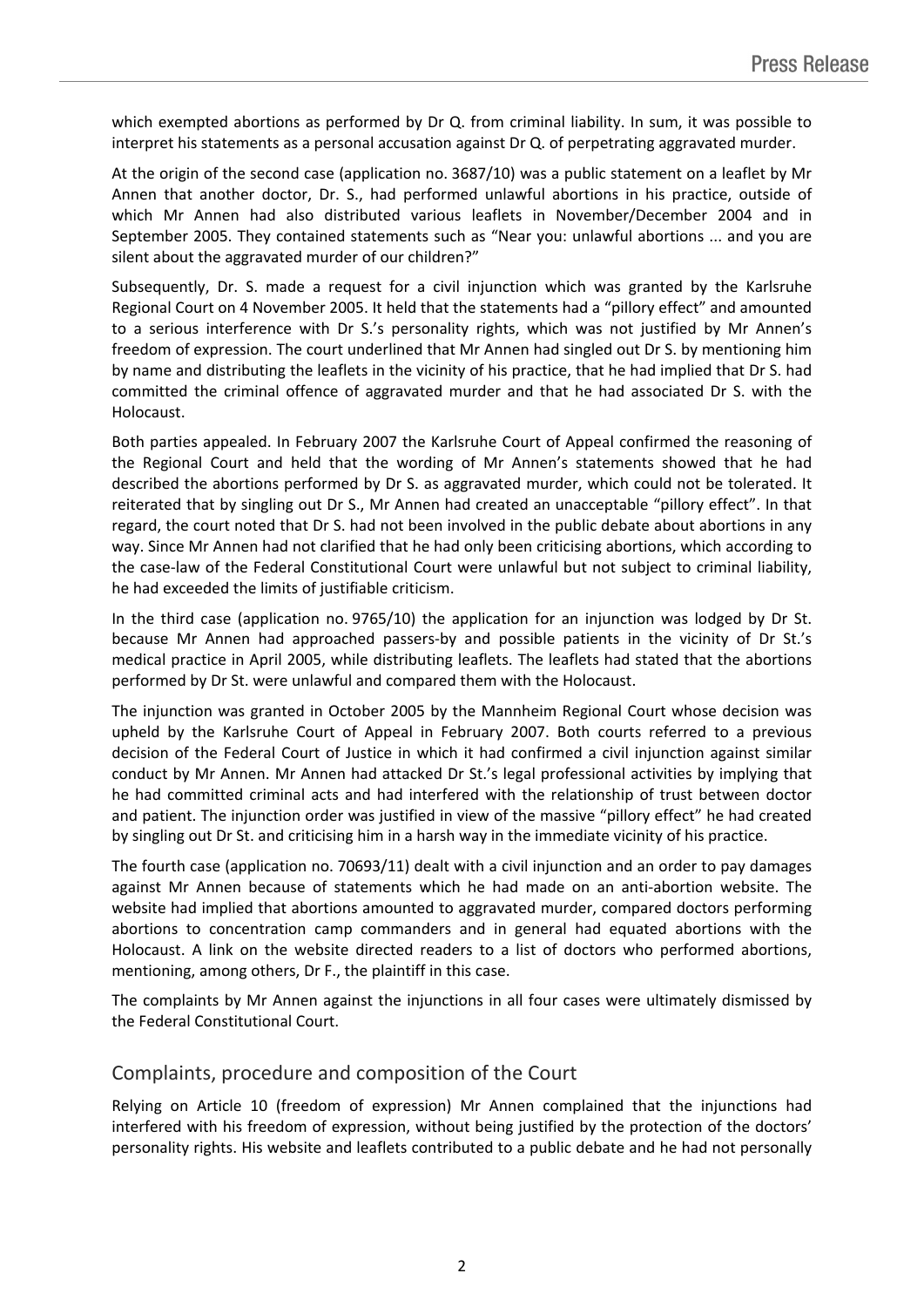accused the doctors of perpetrating aggravated murder; rather he had criticised the legal framework in Germany regarding abortions.

The applications were lodged with the European Court of Human Rights on 15 January 2010, 8 February 2010 and 26 October 2011.

The judgments were given by a Chamber of seven judges, composed as follows:

Yonko **Grozev** (Bulgaria), *President*, Angelika **Nußberger** (Germany), André **Potocki** (France), Síofra **O'Leary** (Ireland), Mārtiņš **Mits** (Latvia), Lәtif **Hüseynov** (Azerbaijan), Lado **Chanturia** (Georgia),

and also Claudia **Westerdiek**, *Section Registrar.*

# Decision of the Court

### Article 10

The Court underlined that its task under Article 10 was to look at the interference complained of in the light of the case as a whole and determine whether it had been "proportionate to the legitimate aim pursued" and whether the reasons adduced by the national authorities to justify it had been "relevant and sufficient". Where a balancing exercise had been undertaken by the national authorities in conformity with the Court's case-law, the Court would require strong reasons to substitute its view for that of the domestic courts.

Turning to the first case (application no. 3682/10), the Court accepted the domestic Court of Appeal's conclusion that Mr Annen's statements had been ambiguous and could be understood as an accusation that Dr Q. had perpetrated the criminal offence of aggravated murder. Distinguishing the present case from the case of its previous judgment *Annen v. Germany* (no. 3690/10, 26 November 2015), it noted that Mr Annen had not provided the additional information that the abortions performed by Dr Q. had not been subject to criminal liability. Furthermore, there had been no factual foundation for the very serious criminal allegations made by Mr Annen. Lastly, the Court observed that Mr Annen had not been ordered to pay damages or convicted but had only had to refrain from calling the abortions "aggravated murder".

Having regard to the second case (application no. 3687/10), the Court agreed with the domestic courts observations that while - strictly speaking - calling abortions unlawful was correct, the statement by Mr Annen read in conjunction with the rest of the leaflet could be understood as an allegation that Dr S.'s professional activities constituted aggravated murder. It had to be noted that in this case too Mr Annen's accusations against Dr S. were very serious and that he, nonetheless, was not *per se* prohibited from campaigning against abortions or criticising doctors that performed abortions. Since the domestic courts had thoroughly discussed various possibilities of interpreting the statements in light of the freedom of expression, the Court found no violation of Article 10

In the third case (application no. 9765/10) the Court firstly agreed with the domestic court's finding that the applicant had vilified Dr St. by implying that he had committed criminal acts. It secondly observed that Mr Annen had singled out Dr St. from all the doctors that had performed abortions and had thereby created a "pillory effect". Even though Dr St. had been involved in various legal disputes in the past, the domestic courts had concluded that this did not have any substantial effects on Dr St.`s profile and could not redound to his disadvantage. Having regard to their direct contact with their societies, the Court found that it was primarily for the domestic courts to assess how well